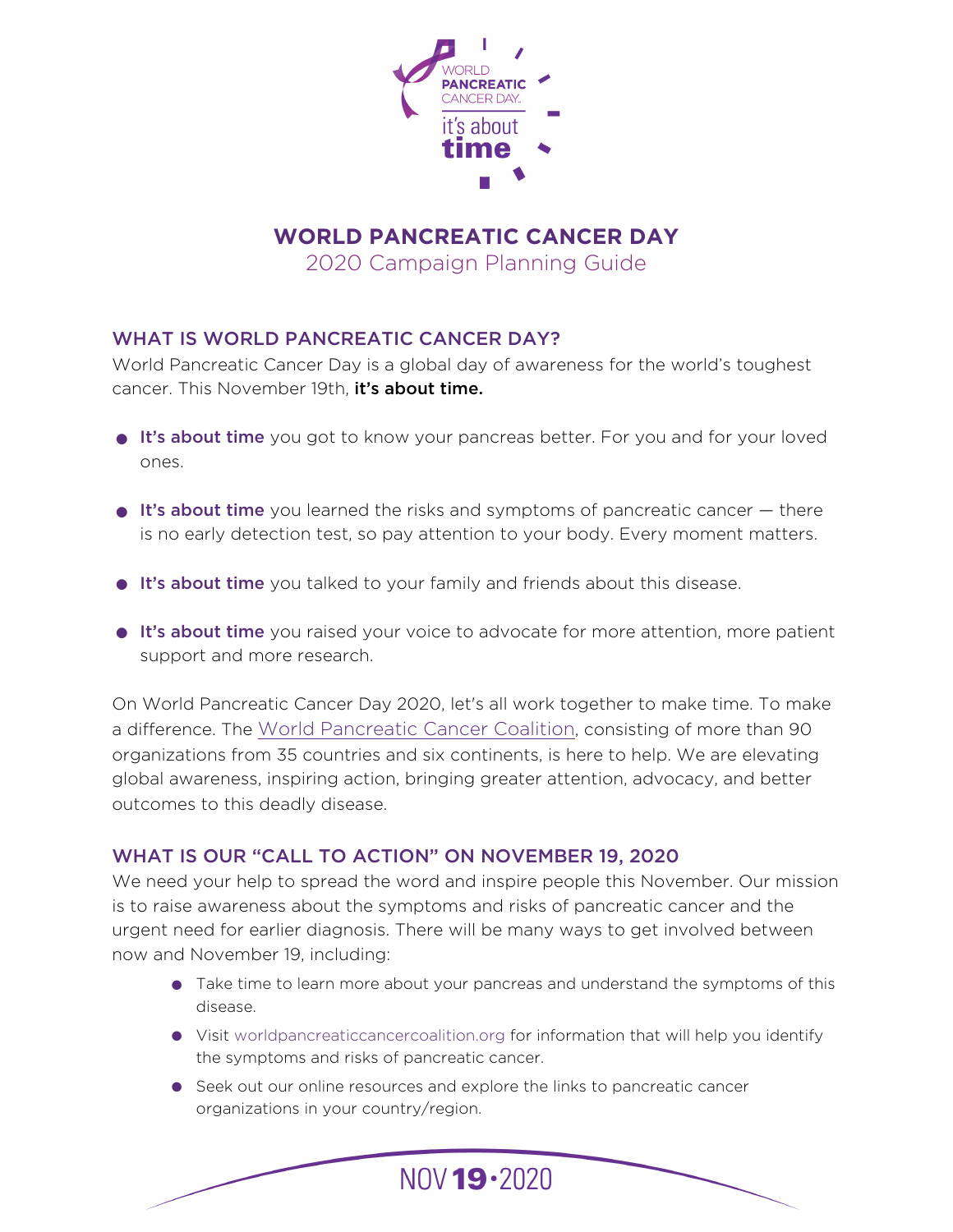

- Spread the word and share our 2020 World Pancreatic Cancer Day materials (including the video, infographics, social graphics, etc.) to help educate your family, friends, coworkers and social media followers about knowing the symptoms and risks.
- Follow us on social media and comment on, like or share posts:
	- ๏ Facebook @worldpancreaticcancerday
	- ๏ Instagram @worldpancreatic
	- ๏ Twitter @worldpcc
- Temporarily change your Facebook or Instagram profile picture in support of WPCD and post using hashtag #WPCD or #ItsAboutTime.
	- ๏ NOTE: We will provide social media cover images and profile pictures for download beginning October 1st.
- Wear purple on WPCD and post pictures of your beautiful "purpleness" encourage your supporters to do the same.
- Light clock towers in your local market purple as a bold remember that it's about time. Light buildings, monuments, bridges and ever your homes purple as well.
- Ask your public officials to support more government funding of pancreatic cancer research.
- Print our 2020 WPCD campaign poster and take it to your General Practitioner to make sure s/he helps support pancreatic cancer awareness

# WHAT MATERIALS WILL WE RECEIVE? AND WHEN?

Throughout the campaign, we will provide you with tools and guidance every step of the way. Here are some other key dates and what you can expect:

### SEPTEMBER 4

- Brand Guidelines. Updated WPCD/It's About Time logos and brand guidelines.
- User-Generated Content Instructions. Instructions for capturing user-generated videos and photos of survivors, caregivers and others in the pancreatic cancer community.
- Messaging. Updated World Pancreatic Cancer Day internal messaging guide to tighten your communications.
- General FAQ. Answers to frequently asked questions about pancreatic cancer and WPCD.
- Light It Purple Guide. Instructions for how to request that public clock towers, buildings or landmarks be lit up purple.

 $NOV 19.2020$